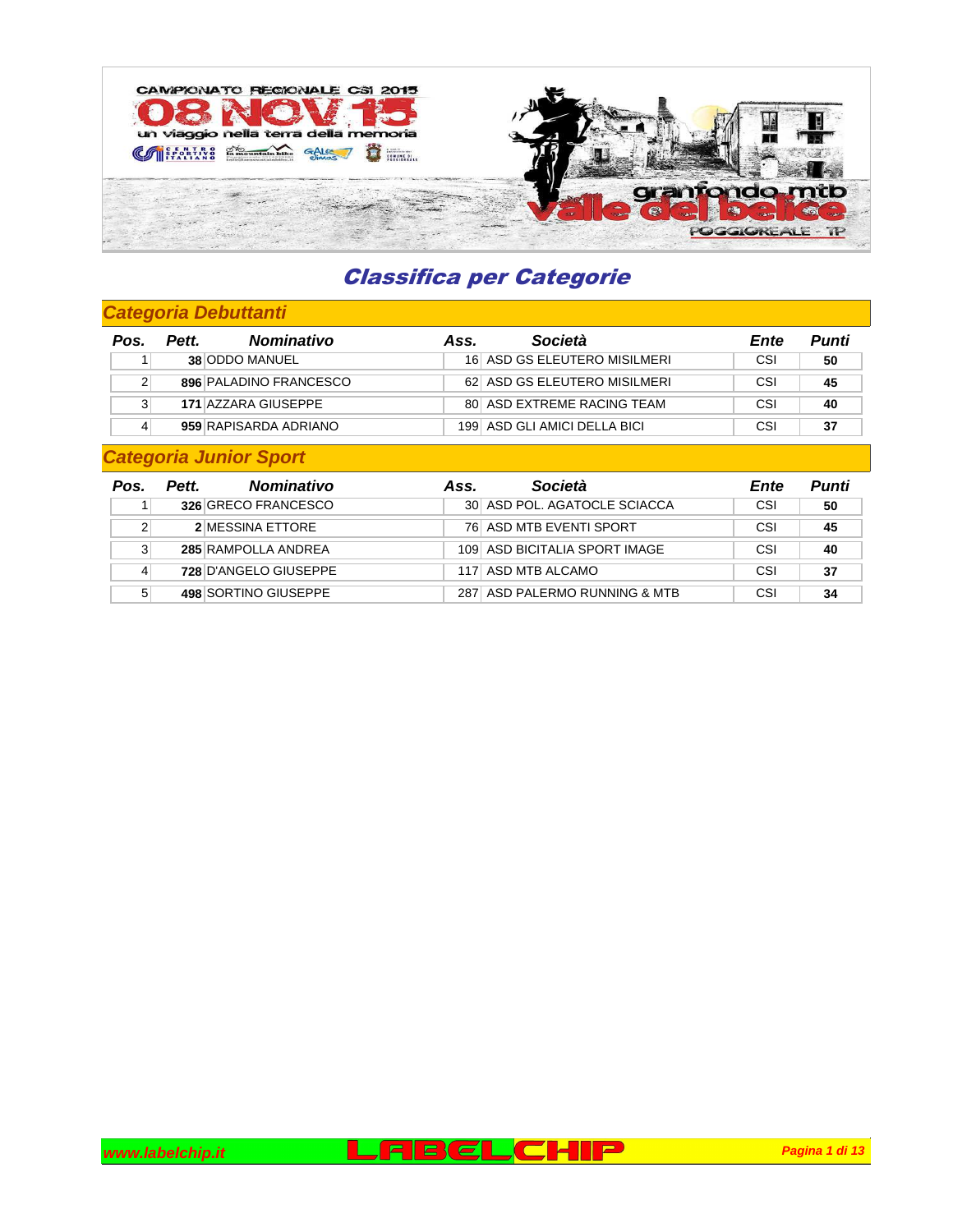

### **Categoria Elite Sport**

| Pos.             | <b>Nominativo</b><br>Pett.    | Ass. | Società                       | Ente        | Punti          |
|------------------|-------------------------------|------|-------------------------------|-------------|----------------|
| 1 <sup>1</sup>   | 125 TOIA VINCENZO             |      | 7 ASD GS ELEUTERO MISILMERI   | <b>CSI</b>  | 50             |
| $\overline{2}$   | 421 TRAINA FELICE             |      | 11 ASD GS ELEUTERO MISILMERI  | <b>CSI</b>  | 45             |
| $\mathbf{3}$     | 766 BUCCHERI ROBERTO          |      | 13 ASD MTB EVENTI SPORT       | <b>CSI</b>  | 40             |
| $\left 4\right $ | 520 DATTOLO ANTONINO          |      | 19 ASD ALCAMO TEAMS           | ASI         | 37             |
| 5 <sup>1</sup>   | 134 CASTIGLIA SIMONE          |      | 21 ASD GS COSENTINO           | CSI         | 34             |
| 6 <sup>1</sup>   | 966 SIMONETTA GIUSEPPE        |      | 25 ASD TEAM LOMBARDO BIKE     | <b>FCI</b>  | 31             |
| $\overline{7}$   | 689 COLLETTI VITO MARCO       |      | 31 ASD MAIORBIKE RACING TEAM  | <b>FCI</b>  | 28             |
| 8 <sup>1</sup>   | 47 RUSSO DOMENICO             |      | 47 ASD FINESTRELLE BIKERS     | CSI         | 26             |
| $\overline{9}$   | <b>144 MONTESANTO CLAUDIO</b> |      | 53 ASD GS COSENTINO           | CSI         | 24             |
| 10 <sup>1</sup>  | 834 INGRASSIA FRANCESCO       |      | 55 ASD PROBIKE ERICE          | <b>FCI</b>  | 22             |
| 11               | <b>65 PIRAINO SALVATORE</b>   |      | 65 ASD FREE BIKE BAGHERIA     | <b>CSI</b>  | 20             |
| 12               | 809 PIRRONE GIUSEPPE          |      | 71 ASD BIKE FOR FUN           | ASI         | 18             |
| 13               | 860 CRISCENTI ANTONINO        |      | 72 ASD POLLO & BIKE RAFFADALI | ACLI        | 16             |
| 14               | 897 PODIX GIOVANNI            |      | 74 ASD GS ELEUTERO MISILMERI  | CSI         | 14             |
| 15               | 890 CAMMARATA GIOVANNI        |      | 78 ASD TERRASFALTO TEAM BIKE  | <b>CSI</b>  | 12             |
| 16 <sup>1</sup>  | 282 PIPITONE MASSIMO          |      | 87 ASD MTB ALCAMO             | <b>CSI</b>  | 10             |
| 17               | 846 BONGIORNO DARIO           |      | 95 ASD MTB ALCAMO             | CSI         | 9              |
| 18               | <b>19 FIGLIA MIRKO</b>        |      | 96 ASD MTB ALCAMO             | CSI         | 8              |
| 19 <sup>°</sup>  | 133 CALAMIA FRANCESCO         |      | 99 ASD GS COSENTINO           | CSI         | $\overline{7}$ |
| 20 <sup>2</sup>  | <b>145 MONTESANTO MARCO</b>   |      | 112 ASD GS COSENTINO          | <b>CSI</b>  | 6              |
| 21               | <b>393 AQUILINO RICCARDO</b>  |      | 115 ASD BAARIA                | <b>CSI</b>  | 5              |
| 22               | 17 LO PORTO FEDERICO          |      | 122 ASD MTB EVENTI SPORT      | CSI         | 4              |
| 23               | 911 CONTICELLI LORENZO        |      | 144 ASD UISP                  | UISP        | 3              |
| 24               | 77 RIZZUTO SANTO              |      | 164 ASD VICARINBIKE           | CSI         | $\overline{2}$ |
| 25               | 675 STRUPPA GIOVANNI          |      | 205 ASD MTB ICANIRANDAGI      | <b>ACLI</b> | $\mathbf{1}$   |
| 26               | <b>793 NICOLOSI GIANVITO</b>  |      | 223 ASD MTB ICANIRANDAGI      | ACLI        | 1              |
| 27               | 791 PULIZZI GIANLUCA          |      | 244 ASD MTB ICANIRANDAGI      | ACLI        | 1              |
| 28               | 799 ANVERSA ALESSIO           |      | 246  ASD USACLI               | ACLI        | $\mathbf{1}$   |
| 29               | 792 ADAMO ANTONINO            |      | 253 ASD MTB ICANIRANDAGI      | <b>ACLI</b> | $\mathbf{1}$   |
| 30               | 789 CUSUMANO GIANLUCA         |      | 261 ASD MTB ICANIRANDAGI      | ACLI        | $\mathbf{1}$   |
| 31               | 863 GRISAFI FRANCESCO         |      | 262 ASD EXTREME RACING TEAM   | CSI         | 1              |
| 32               | 299 SORTINO ANDREA            |      | 264 ASD GS COSENTINO          | CSI         | $\mathbf{1}$   |
| 33               | 872 LA COMMARE EMANUELE       |      | 286 ASD SPORTACTION           | ACSI        | 1              |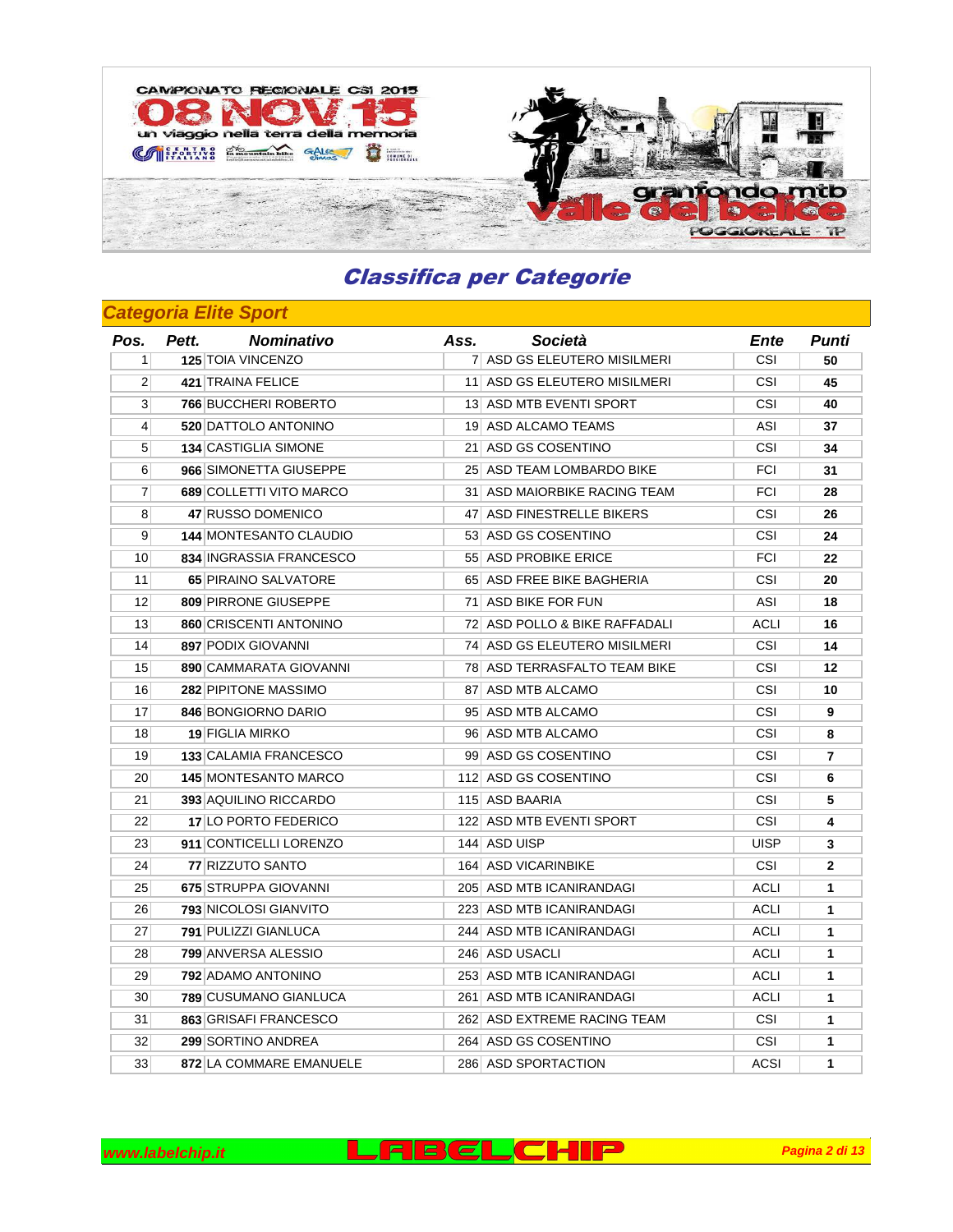

| Pos.            | <b>Nominativo</b><br>Pett.    | Ass. | Società                            | Ente        | Punti          |
|-----------------|-------------------------------|------|------------------------------------|-------------|----------------|
| 11              | 758 ALLORO CIRO               |      | 3 ASD GS NAPOLI                    | CSI         | 50             |
| $\overline{2}$  | <b>156 VASSALLO FRANCESCO</b> |      | 18 ASD GS COSENTINO                | CSI         | 45             |
| 3 <sup>1</sup>  | 200 LA CORTE CRISTIAN         |      | 24 ASD BAARIA                      | <b>CSI</b>  | 40             |
| $\vert$         | 276 COSENTINO SALVATORE       |      | 27 ASD GS COSENTINO                | CSI         | 37             |
| 5 <sup>1</sup>  | 328 MINEO FRANCESCO           |      | 46 ASD FREE BIKE BAGHERIA          | CSI         | 34             |
| 6 <sup>1</sup>  | 771 GRANA ANTONINO            |      | 50 ASD GS ELEUTERO MISILMERI       | <b>CSI</b>  | 31             |
| $\overline{7}$  | 866 RENDA VINCENZO            |      | 54 ASD MTB ALCAMO                  | CSI         | 28             |
| 8 <sup>1</sup>  | 787 D'ANNA MARIANO            |      | 58 ASD EXTREME RACING TEAM         | CSI         | 26             |
| 9               | 933 CUTRO' DONATO             |      | 60 ASD SICANI BIKE                 | <b>FCI</b>  | 24             |
| 10 <sup>1</sup> | 876 TOIA CRISTIAN             |      | 68 ASD AIRONE                      | ASI         | 22             |
| 11              | 940 CALVAGNA ALFIO            |      | 94 ASD MTB ARAGONA                 | ACSI        | 20             |
| 12 <sup>1</sup> | 265 DE LOLLIS FRANCESCO       |      | 97 ASD CONCA D'ORO BIKE CLUB       | CSI         | 18             |
| 13 <sup>1</sup> | 239 ABBATE GABRIELE           |      | 108 ASD GLI AMICI DELLA BICI       | CSI         | 16             |
| 14              | 927 FRANGIPANE GIUSEPPE       |      | 110 ASD GRUPPO CICLO-PODISTICO CVB | CSI         | 14             |
| 15              | 455 DILISI ANTONINO           |      | 125 ASD GS COSENTINO               | CSI         | 12             |
| 16              | 451 MARFISI LORENZO           |      | 126 ASD GS COSENTINO               | CSI         | 10             |
| 17              | 849 PUGLIESI GIROLAMO         |      | 133 ASD MTB ALCAMO                 | <b>CSI</b>  | 9              |
| 18              | 870 PARISI ALESSIO            |      | 139 ASD GSD FAUSTO COPPI CAPACI    | CSI         | 8              |
| 19              | 137 SAVOCA FRANCESCO          |      | 141 ASD BAARIA                     | CSI         | $\overline{7}$ |
| 20              | 593 MESSINA CARMELO           |      | 180 ASD AMANETTA TEAM              | ASI         | 6              |
| 21              | 853 PALAZZO GABRIELE          |      | 184 ASD GS COSENTINO               | CSI         | 5              |
| 22              | 889 CITARDA MATTEO            |      | 188 ASD PANORMUS BIKE TEAM         | CSI         | 4              |
| 23              | 951 MIRABILE ROBERTO          |      | 190 ASD UN PO' DI BICI             | CSI         | 3              |
| 24              | 821 MAGADDINO ANTONINO        |      | 193 ASD VELOMAX                    | <b>UISP</b> | $\overline{2}$ |
| 25              | 907 GUARINO ALESSANDRO        |      | 217 ASD BODY CULT                  | <b>CSEN</b> | $\mathbf{1}$   |
| 26              | 862 CUCCIA MARIO NICOLA       |      | 301 ASD EXTREME RACING TEAM        | CSI         | $\mathbf{1}$   |
| 27              | 406 LA MANNA SALVATORE        |      | 309 ASD EXTREME RACING TEAM        | CSI         | $\mathbf{1}$   |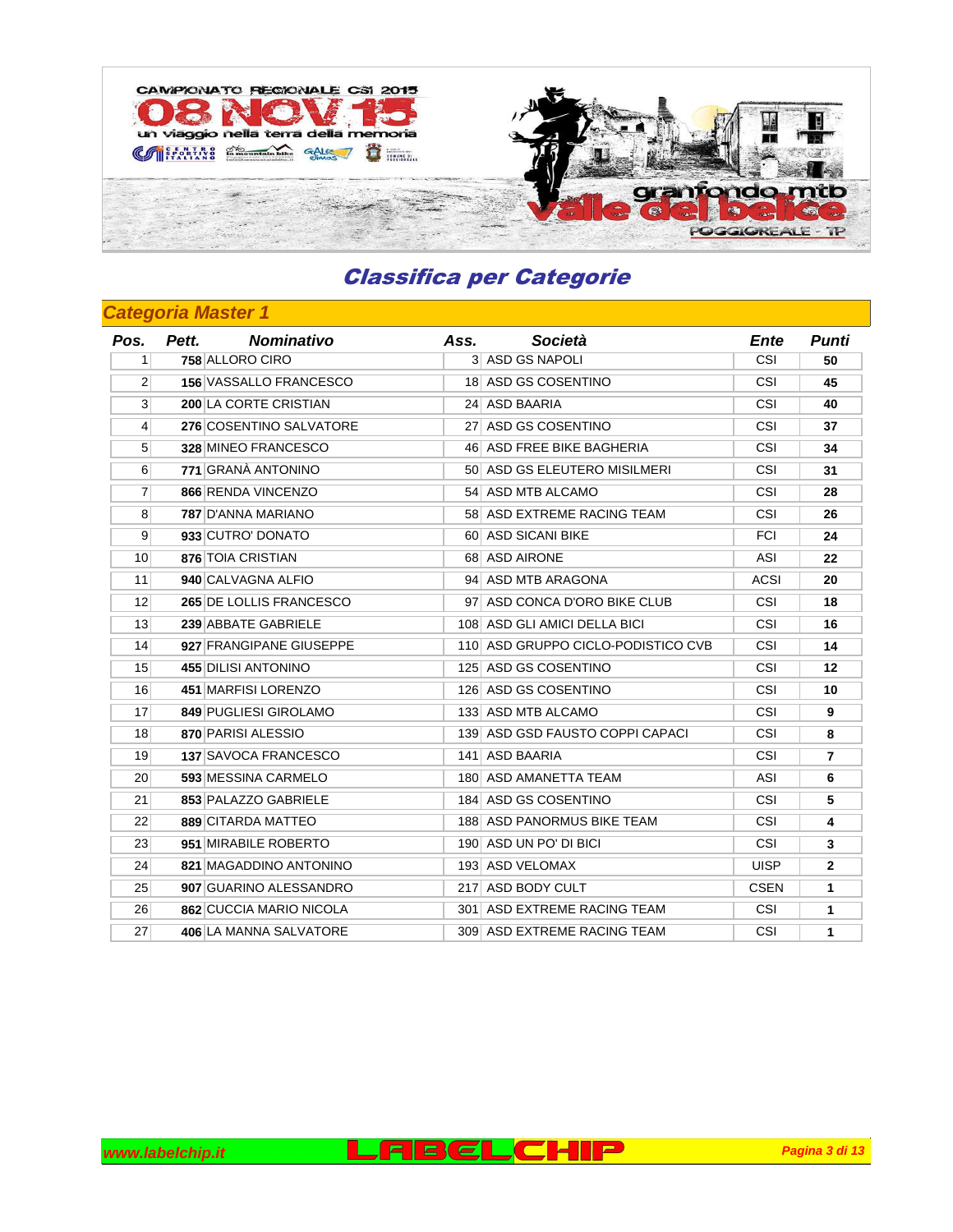

### **Categoria Master 2**

| Pos.            | Pett. | <b>Nominativo</b>                | Ass. | Società                          | Ente        | Punti          |
|-----------------|-------|----------------------------------|------|----------------------------------|-------------|----------------|
| 1 <sup>1</sup>  |       | 760 MIGLIORE ALESSANDRO          |      | 1 ASD GRIFONE                    | <b>CSI</b>  | 50             |
| $\overline{2}$  |       | 934 CUTRO' FERNARNDO             |      | 4 ASD SICANI BIKE                | <b>FCI</b>  | 45             |
| 3 <sup>1</sup>  |       | 747 NOTARO PIERPAOLO             |      | 5 ASD TERMINI BIKE               | <b>CSI</b>  | 40             |
| $\vert 4 \vert$ |       | 259 ZERILLI NICOLO'              |      | 6 ASD PANORMUS BIKE TEAM         | <b>CSI</b>  | 37             |
| 5 <sup>1</sup>  |       | 835 TRAPANI MICHELE              |      | 14 ASD PROBIKE ERICE             | <b>FCI</b>  | 34             |
| $6 \mid$        |       | 753 CUTRONA ANTONIO              |      | 23 ASD EXTREME RACING TEAM       | CSI         | 31             |
| $\overline{7}$  |       | 930 CAMPO GASPARE                |      | 28 ASD DEDALO SAMBUCA DI SICILIA | <b>MSP</b>  | 28             |
| 8               |       | <b>150 RANDAZZO FAUSTO</b>       |      | 33 ASD GS COSENTINO              | CSI         | 26             |
| 9 <sup>°</sup>  |       | 806 BUTURO GIOACCHINO            |      | 34 ASD FREE BIKE BAGHERIA        | <b>CSI</b>  | 24             |
| 10 <sup>1</sup> |       | 706 TOIA ROBERTO                 |      | 38 ASD AIRONE                    | ASI         | 22             |
| 11              |       | 945 CORSELLI PAOLO               |      | 43 ASD MAIORBIKE RACING TEAM     | <b>FCI</b>  | 20             |
| 12              |       | 164 CANNAVO' DOMENICO            |      | 56 ASD JATO MOUNTAIN BIKERS      | CSI         | 18             |
| 13 <sup>1</sup> |       | 502 LIPAROTO ANTONINO            |      | 59 ASD CAMACI FRIEND BIKE        | ASI         | 16             |
| 14              |       | 57 CRACCHIOLO CLAUDIO            |      | 61 ASD GSD FAUSTO COPPI CAPACI   | CSI         | 14             |
| 15              |       | 716 CANINO GIUSEPPE              |      | 67 ASD MAIORBIKE RACING TEAM     | <b>UISP</b> | 12             |
| 16              |       | 41 CANNIZZO VALERIO              |      | 82 ASD CONCA D'ORO BIKE CLUB     | <b>CSI</b>  | 10             |
| 17              |       | <b>58 DI MAIO PIETRO</b>         |      | 85 ASD GSD FAUSTO COPPI CAPACI   | CSI         | 9              |
| 18              |       | 534 BARRETTA SALVATORE           |      | 86 ASD AIRONE                    | ASI         | 8              |
| 19              |       | 494 PIRROTTA GIUSEPPE            |      | 90 ASD BAARIA                    | <b>CSI</b>  | $\overline{7}$ |
| 20 <sup>2</sup> |       | 827 BUSCAINO ANTONINO            |      | 92 ASD UISP                      | <b>UISP</b> | 6              |
| 21              |       | 287 TARTAMELLA GIUSEPPE          |      | 103 ASD BICITALIA SPORT IMAGE    | <b>CSI</b>  | 5              |
| 22              |       | 903 CERNIGLIA ANTONINO           |      | 114 ASD BAARIA                   | <b>CSI</b>  | 4              |
| 23              |       | 269 LO VERSO MARCO               |      | 116 ASD CONCA D'ORO BIKE CLUB    | <b>CSI</b>  | 3              |
| 24              |       | <b>300 GUALDANI MASSIMILIANO</b> |      | 124 ASD GS ELEUTERO MISILMERI    | <b>CSI</b>  | 2              |
| 25              |       | 800 SORCE PIPPO                  |      | 127 ASD BIKE TEAM MUSSOMELI      | <b>ACLI</b> | 1              |
| 26              |       | 731 MILANA PAOLO                 |      | 132 ASD PALERMO RUNNING & MTB    | CSI         | $\mathbf{1}$   |
| 27              |       | 832 OLIVERI PASQUALE             |      | 134 ASD AMANETTA TEAM            | ASI         | $\mathbf{1}$   |
| 28              |       | 942 MOSCHERA ANTONIO             |      | 135 ASD MTB ARAGONA              | ACSI        | $\mathbf{1}$   |
| 29              |       | 807 PUCCIO SALVATORE             |      | 140 ASD FREE BIKE BAGHERIA       | <b>CSI</b>  | 1              |
| 30 <sup>°</sup> |       | 532 CRUCIATA VITO                |      | 145 ASD ALCAMO CICLELITE         | ASI         | 1              |
| 31              |       | 871 SIMONETTA SALVATORE          |      | 165 ASD GSD FAUSTO COPPI CAPACI  | CSI         | 1              |
| 32              |       | 887 CATALDO MARIO                |      | 169 ASD ALCAMESE                 | <b>ACSI</b> | $\mathbf{1}$   |
| 33              |       | 283 CALANDRINO GASPARE           |      | 170 ASD MTB ALCAMO               | <b>CSI</b>  | $\mathbf{1}$   |
| 34              |       | 874 BRIGNOLA PIETRO              |      | 179 ASD PALERMO CYCLING          | <b>ACSI</b> | $\mathbf{1}$   |
| 35              |       | 929 RAFFAGNINO LUCA              |      | 181 ASD GSD FAUSTO COPPI CAPACI  | <b>CSI</b>  | 1              |

**www.labelchip.it Pagina 4 di 13 Pagina 4 di 13 Pagina 4 di 13**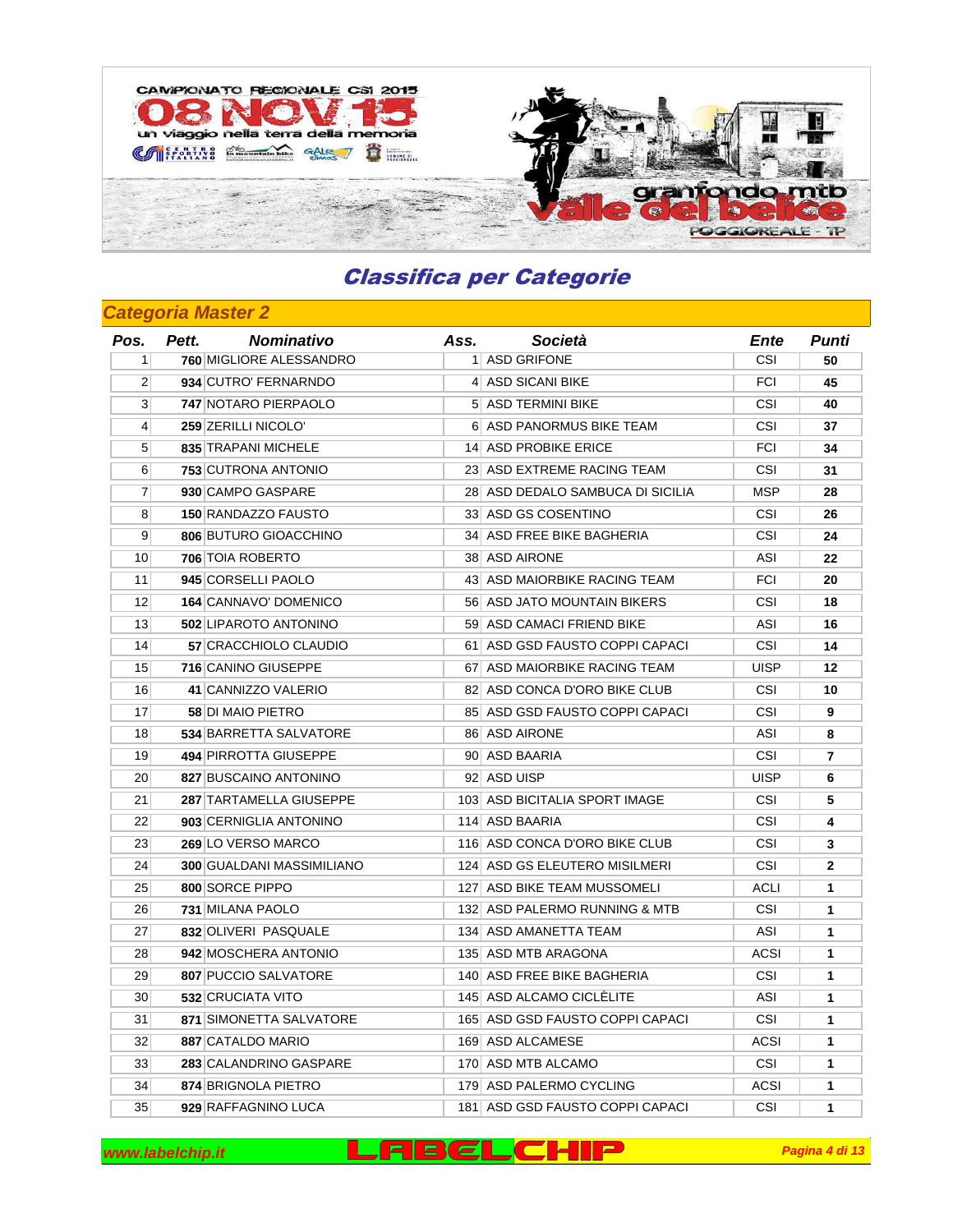

| Pos. | <b>Nominativo</b><br>Pett.    | Ass. | Società                         | Ente        | Punti |
|------|-------------------------------|------|---------------------------------|-------------|-------|
| 36   | 868 CALISTI RANDAZZO VINCENZO |      | 183 ASD GSD FAUSTO COPPI CAPACI | CSI         |       |
| 37   | 196 D'ANNA VINCENZO           |      | 185 ASD BAARIA                  | CSI         | 1     |
| 38   | 538 LOMBARDO VINCENZO         |      | 189 ASD AIRONE                  | <b>ASI</b>  | 1     |
| 39   | 425 PACE NUNZIO               |      | 204 ASD GS COSENTINO            | CSI         | 1     |
| 40   | 944 MURRU ILARIO              |      | 212 GSC B. MEZZAGNO             | CSI         | 1     |
| 41   | 864 LOMBARDO SALVATORE        |      | 222 ASD CONCA D'ORO BIKE CLUB   | CSI         | 1     |
| 42   | 780 CERAMI ANTONINO           |      | 225 ASD PALERMO RUNNING & MTB   | CSI         | 1     |
| 43   | 912 BUCCHERI SERGIO           |      | 235 ASD EXTREMA TRIATHLON       | Altro       | 1     |
| 44   | 920 PULLARA ROSARIO           |      | 277 ASD GP BIKE FAVARA          | <b>ACLI</b> | 1     |
| 45   | 797 D'AMICO MARCO             |      | 289 ASD BAARIA                  | CSI         | 1     |
| 46   | 228 MARINO PASQUALE           |      | 290 ASD GS ELEUTERO MISILMERI   | CSI         | 1     |
| 47   | 434 PECORARO GIUSEPPE         |      | 303 ASD PANORMUS BIKE TEAM      | CSI         | 1     |
| 48   | 808 CARDUCCIO VINCENZO        |      | 335 ASD BIKE TEAM MUSSOMELI     | <b>ACLI</b> | 1     |
| 49   | 475 ZIZZO CARMELO             |      | 336 ASD PALERMO RUNNING & MTB   | CSI         | 1     |
| 50   | 932 CAVARRETTA VITO           |      | 339 ASD GSD FAUSTO COPPI CAPACI | CSI         | 1     |
| 51   | 926 LO NIGRO COSIMO           |      | 342 ASD GSD FAUSTO COPPI CAPACI | CSI         | 1     |

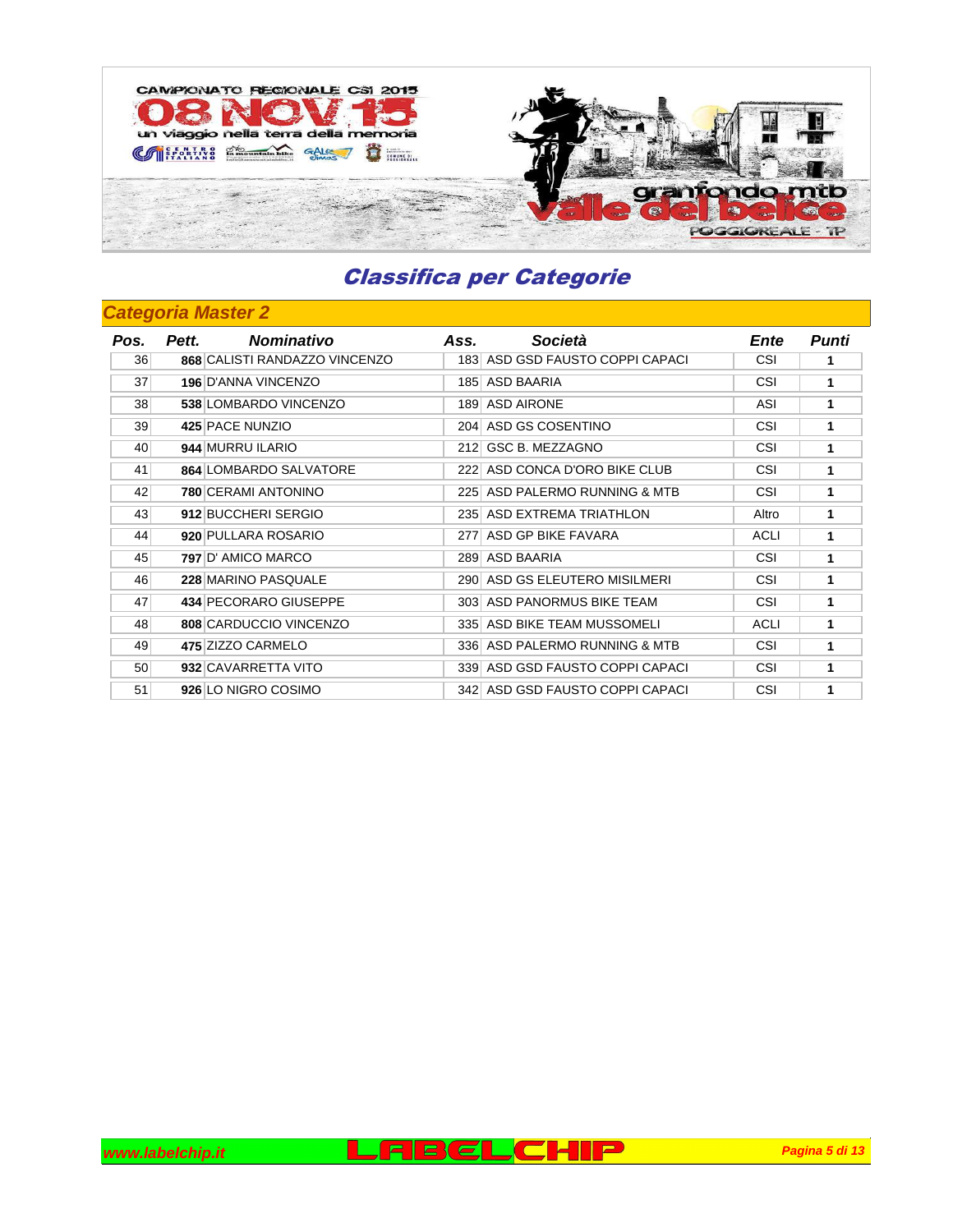

| Pos.             | Pett. | <b>Nominativo</b>         | Ass. | Società                         | Ente         | Punti          |
|------------------|-------|---------------------------|------|---------------------------------|--------------|----------------|
| 1 <sup>1</sup>   |       | 506 CARLINO SALVATORE     |      | 9 ASD RACING TEAM AGRIGENTO     | ACLI         | 50             |
| 2 <sup>1</sup>   |       | <b>7 CANTA FRANCESCO</b>  |      | 10 ASD TERMINI BIKE             | <b>CSI</b>   | 45             |
| 3 <sup>1</sup>   |       | 767 RUISI ORAZIO MARIA    |      | 15 ASD GRIFONE                  | <b>CSI</b>   | 40             |
| $\left 4\right $ |       | 149 RACCUGLIA SALVATORE   |      | 17 ASD GS COSENTINO             | <b>CSI</b>   | 37             |
| 5 <sup>1</sup>   |       | 826 MAZZARA NICOLA        |      | 20 ASD MAIORBIKE RACING TEAM    | <b>FCI</b>   | 34             |
| 6 <sup>1</sup>   |       | 794 CALI' FRANCESCO       |      | 22 ASD MTB ICANIRANDAGI         | ACLI         | 31             |
| $\overline{7}$   |       | 195 D' AMICO FRANCESCO    |      | 29 ASD BAARIA                   | CSI          | 28             |
| 8 <sup>1</sup>   |       | 329 BRANCALEONE ALBERTO   |      | 35 ASD GLI AMICI DELLA BICI     | <b>CSI</b>   | 26             |
| 9 <sup>1</sup>   |       | 923 LUCCHESE IGNAZIO      |      | 36 ASD AMOBIKE                  | <b>ASI</b>   | 24             |
| 10               |       | 546 VELLA FABIO           |      | 37 ASD CAMASTRA BIKE            | ACLI         | 22             |
| 11               |       | 795 FERLITO VITO          |      | 51 ASD CICLOAMATORI GULFI       | <b>FCI</b>   | 20             |
| 12               |       | 78 ALOISIO GIOVANNI       |      | 57 ASD MTB EMYR                 | <b>CSI</b>   | 18             |
| 13 <sup>1</sup>  |       | 670 LAMPASONA MARCO       |      | 66 ASD GS MEDITERRANEO          | <b>CSAIN</b> | 16             |
| 14               |       | 586 MUTARI COSIMO         |      | 73 ASD ALCAMO CICLELITE         | ASI          | 14             |
| 15               |       | 744 RIO DANIELE           |      | 81 ASD TERMINI BIKE             | <b>CSI</b>   | 12             |
| 16               |       | <b>8 MORREALE ROBERTO</b> |      | 83 ASD TERMINI BIKE             | CSI          | 10             |
| 17               |       | 947 SIMONTE GIUSEPPE      |      | 84 ASD MAIORBIKE RACING TEAM    | <b>FCI</b>   | 9              |
| 18               |       | 964 CANNELLA CARMELO      |      | 88 ASD EXTREME RACING TEAM      | <b>CSI</b>   | 8              |
| 19               |       | 757 FRANGIAMORE VINCENZO  |      | 89 ASD BICI CLUB MUSSOMELI      | ACLI         | $\overline{7}$ |
| 20 <sup>2</sup>  |       | 76 LA ROSA PAOLO          |      | 93 ASD VICARINBIKE              | <b>CSI</b>   | 6              |
| 21               |       | 530 PAGOTO GIACOMO        |      | 105 ASD COFANO BIKERS           | ASI          | 5              |
| 22               |       | 894 GULLO FRANCESCO       |      | 123 ASD GS ELEUTERO MISILMERI   | <b>CSI</b>   | 4              |
| 23               |       | 289 LOMBARDO GASPARE      |      | 128 ASD VICARINBIKE             | <b>CSI</b>   | 3              |
| 24               |       | 798 LO COCO ROBERTO       |      | 129 ASD BAARIA                  | <b>CSI</b>   | $\mathbf{2}$   |
| 25 <sup>2</sup>  |       | 175 MORABELLO CARMELO     |      | 143 ASD EXTREME RACING TEAM     | <b>CSI</b>   | $\mathbf{1}$   |
| 26               |       | 850 MULAS GIUSEPPE        |      | 147 ASD MTB ALCAMO              | CSI          | $\mathbf{1}$   |
| 27               |       | <b>50 ASSIRIA ARMANDO</b> |      | 155 ASD GS NAPOLI               | <b>CSI</b>   | $\mathbf{1}$   |
| 28               |       | 900 CASSARA' RICCARDO     |      | 157 ASD GS MEDITERRANEO         | <b>CSAIN</b> | $\mathbf{1}$   |
| 29               |       | 941 MICELI PIERO          |      | 158 ASD MTB ARAGONA             | <b>ACSI</b>  | 1              |
| 30 <sup>°</sup>  |       | 277 TORTORICI CARMELO     |      | 159 ASD PANORMUS BIKE TEAM      | CSI          | 1              |
| 31               |       | 673 LO IACONO MICHELE     |      | 160 ASD PALERMO RUNNING & MTB   | <b>CSI</b>   | 1              |
| 32               |       | 572 VELLA MIMMO           |      | 161 ASD CAMASTRA BIKE           | ACLI         | $\mathbf{1}$   |
| 33               |       | 869 CARUSO SANTO          |      | 166 ASD GSD FAUSTO COPPI CAPACI | CSI          | $\mathbf{1}$   |
| 34               |       | 249 MARINO BARTOLO        |      | 167 ASD PANORMUS BIKE TEAM      | <b>CSI</b>   | $\mathbf{1}$   |
| 35               |       | 683 CIVELLO PIERO         |      | 172 ASD AMANETTA TEAM           | ASI          | 1              |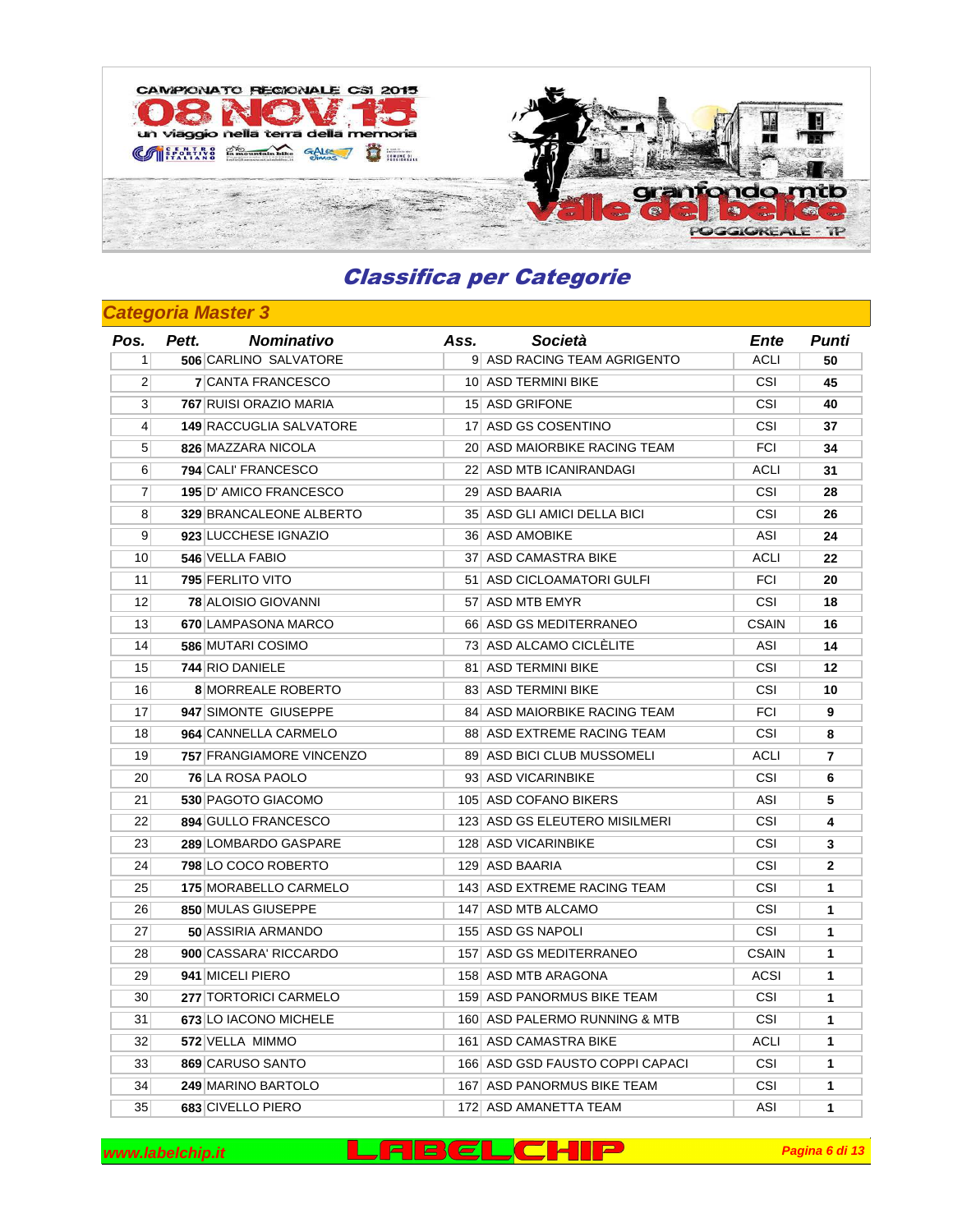

### **Categoria Master 3**

| Pos. | Pett. | <b>Nominativo</b>              | Ass. | Società                          | Ente         | <b>Punti</b> |
|------|-------|--------------------------------|------|----------------------------------|--------------|--------------|
| 36   |       | 916 PIRRERA CALOGERO           |      | 174 ASD GP BIKE FAVARA           | <b>ACLI</b>  | 1            |
| 37   |       | 935 ANTONA MARCO               |      | 178 ASD PALERMO CYCLING          | <b>ACSI</b>  | $\mathbf{1}$ |
| 38   |       | 12 PANZARELLA PASQUALE         |      | 186 ASD CONCA D'ORO BIKE CLUB    | CSI          | $\mathbf{1}$ |
| 39   |       | 62 BLANDO MASSIMO              |      | 187 ASD BAARIA                   | <b>CSI</b>   | $\mathbf{1}$ |
| 40   |       | 861 FONTANA PAOLO              |      | 192 ASD BAARIA                   | CSI          | 1            |
| 41   |       | 312 MAZZOLA FRANCESCO          |      | 195 ASD GS COSENTINO             | <b>CSI</b>   | 1            |
| 42   |       | 770 AGGIUSTI PAOLO             |      | 206 ASD MTB EMYR                 | CSI          | 1            |
| 43   |       | 177 MINI' ANGELO               |      | 213 ASD EXTREME RACING TEAM      | CSI          | $\mathbf{1}$ |
| 44   |       | 893 ALESSANDRA MASSIMO ROSSANO |      | 216 ASD CONCA D'ORO BIKE CLUB    | <b>CSI</b>   | $\mathbf{1}$ |
| 45   |       | 303 SORRENTINO CALOGERO        |      | 227 ASD GS ELEUTERO MISILMERI    | <b>CSI</b>   | $\mathbf{1}$ |
| 46   |       | 120 LO PIPARO GIOVANNI         |      | 234 ASD BAARIA                   | <b>CSI</b>   | $\mathbf{1}$ |
| 47   |       | 858 BUTTICE' GERLANDO          |      | 237 ASD POLLO & BIKE RAFFADALI   | ACLI         | $\mathbf{1}$ |
| 48   |       | 859 RIZZO DOMENICO             |      | 238 ASD POLLO & BIKE RAFFADALI   | ACLI         | $\mathbf{1}$ |
| 49   |       | 143 VISCUSO GIROLAMO           |      | 240 ASD BAARIA                   | CSI          | $\mathbf{1}$ |
| 50   |       | 888 SPICA ANTONINO             |      | 241 ASD ALCAMO CICLÈLITE         | <b>ASI</b>   | $\mathbf{1}$ |
| 51   |       | 56 MARTINO VITTORIO            |      | 248 ASD FINESTRELLE BIKERS       | CSI          | $\mathbf{1}$ |
| 52   |       | 921 NIESI CALOGERO             |      | 263 ASD GP BIKE FAVARA           | ACLI         | 1            |
| 53   |       | 777 RINAUDO GIUSEPPE           |      | 265 GSC B. MEZZAGNO              | <b>CSI</b>   | $\mathbf{1}$ |
| 54   |       | 840 BAUDONE GIACOMO ANTONIO    |      | 270 ASD O.S. G.NNI BOSCO LASCARI | CSI          | $\mathbf{1}$ |
| 55   |       | 297 BUA MAURIZIO               |      | 271 ASD GSD FAUSTO COPPI CAPACI  | <b>CSI</b>   | $\mathbf{1}$ |
| 56   |       | 316 SPALMA ANGELO              |      | 272 ASD GS COSENTINO             | <b>CSI</b>   | $\mathbf{1}$ |
| 57   |       | 523 LEONE ROSARIO              |      | 276 ASD GS MEDITERRANEO          | <b>CSAIN</b> | $\mathbf{1}$ |
| 58   |       | 906 PELLEGRINO DARIO           |      | 280 ASD CONCA D'ORO BIKE CLUB    | <b>CSI</b>   | 1            |
| 59   |       | 901 MANISCALCO GIOACCHINO      |      | 288 ASD UISP                     | <b>UISP</b>  | $\mathbf{1}$ |
| 60   |       | 426 FIDUCIA ANTONINO           |      | 294 ASD GS COSENTINO             | CSI          | $\mathbf{1}$ |
| 61   |       | 48 CUTICCHIO GIROLAMO          |      | 296 ASD GS NAPOLI                | CSI          | $\mathbf{1}$ |
| 62   |       | 417 FANALE SALVATORE           |      | 298 ASD GS ELEUTERO MISILMERI    | <b>CSI</b>   | $\mathbf{1}$ |
| 63   |       | 967 RACCUGLIA MASSIMILIANO     |      | 312 ASD NOW TEAM                 | Altro        | $\mathbf{1}$ |
| 64   |       | 968 DI GRECOLI ANTONIO         |      | 313 ASD NOW TEAM                 | Altro        | 1            |
| 65   |       | 962 SANFILIPPO GIUSEPPE        |      | 317 ASD PALERMO RUNNING & MTB    | CSI          | 1            |
| 66   |       | 925 BONO MARIO                 |      | 320 ASD GS ELEUTERO MISILMERI    | <b>CSI</b>   | 1            |
| 67   |       | 381 PIAZZA MICHELANGELO        |      | 321 ASD GS ELEUTERO MISILMERI    | CSI          | $\mathbf{1}$ |
| 68   |       | 938 DI PISA FABIO              |      | 322 ASD GS ELEUTERO MISILMERI    | <b>CSI</b>   | $\mathbf{1}$ |
| 69   |       | 788 CATALANO COSIMO            |      | 323 ASD PALERMO RUNNING & MTB    | <b>CSI</b>   | $\mathbf{1}$ |
| 70   |       | 841 MONCADA GUGLIELMO          |      | 329 ASD PANORMUS BIKE TEAM       | <b>CSI</b>   | 1            |

**www.labelchip.it Pagina 7 di 13 Pagina 7 di 13 Pagina 7 di 13**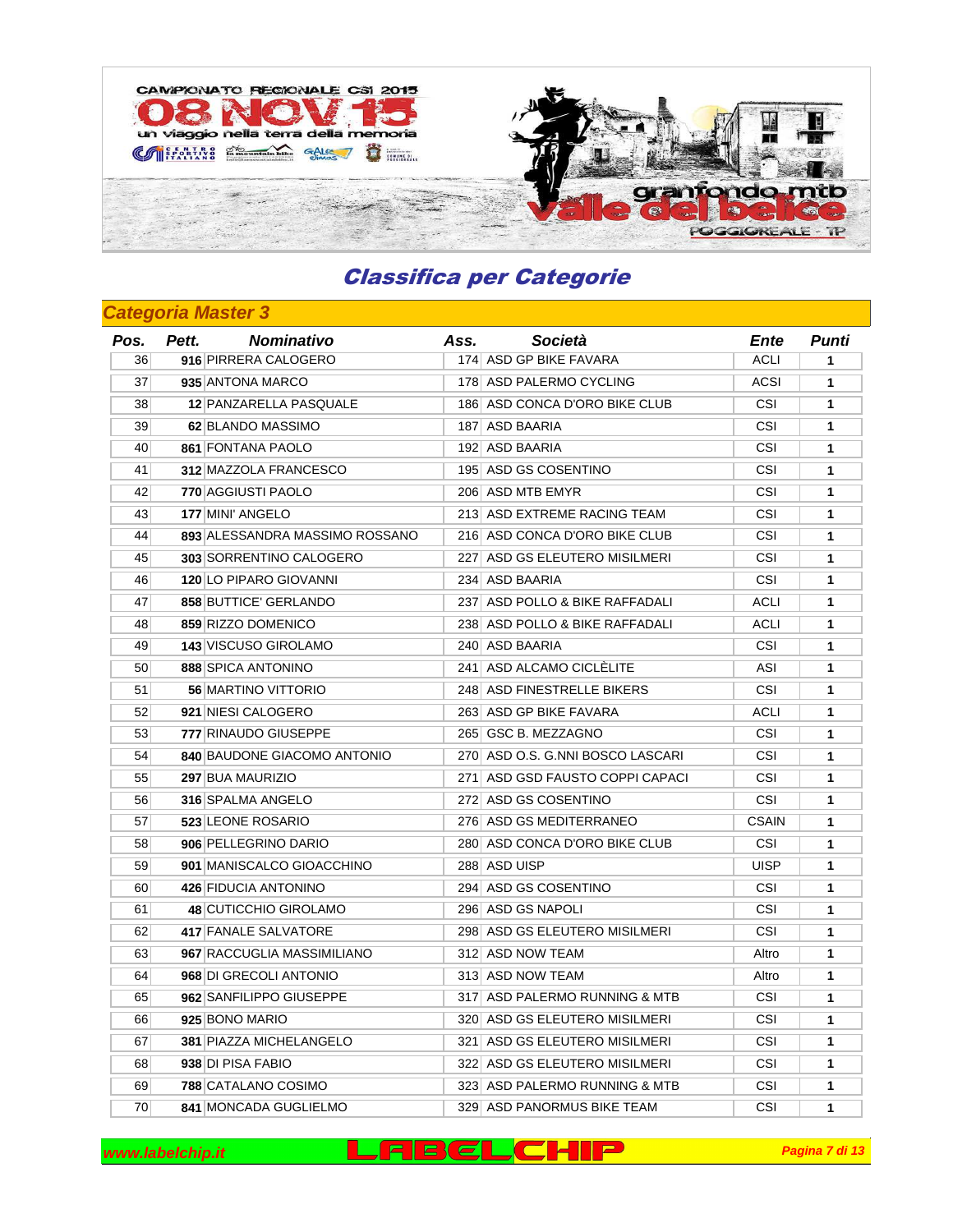

| Pos. | <b>Nominativo</b><br>Pett. | Ass. | Società                       | Ente | Punti |
|------|----------------------------|------|-------------------------------|------|-------|
| 71   | 681 LANZETTA EMANUELE      |      | 330 ASD PALERMO RUNNING & MTB | CSI  |       |
| 72   | 258 UTTUSO DARIO           |      | 331 ASD PANORMUS BIKE TEAM    | CSI  |       |
| 73   | 867 GATTO SALVATORE        |      | 332 ASD PARCO BIKE            | CSI  |       |
| 74   | 943 SANCARLO ANDREA        |      | 340 ASD BICITALIA SPORT IMAGE | CSI  |       |
| 75   | 898 DE FRANCHIS MARIA      |      | 341 ASD BICITALIA SPORT IMAGE | CSI  |       |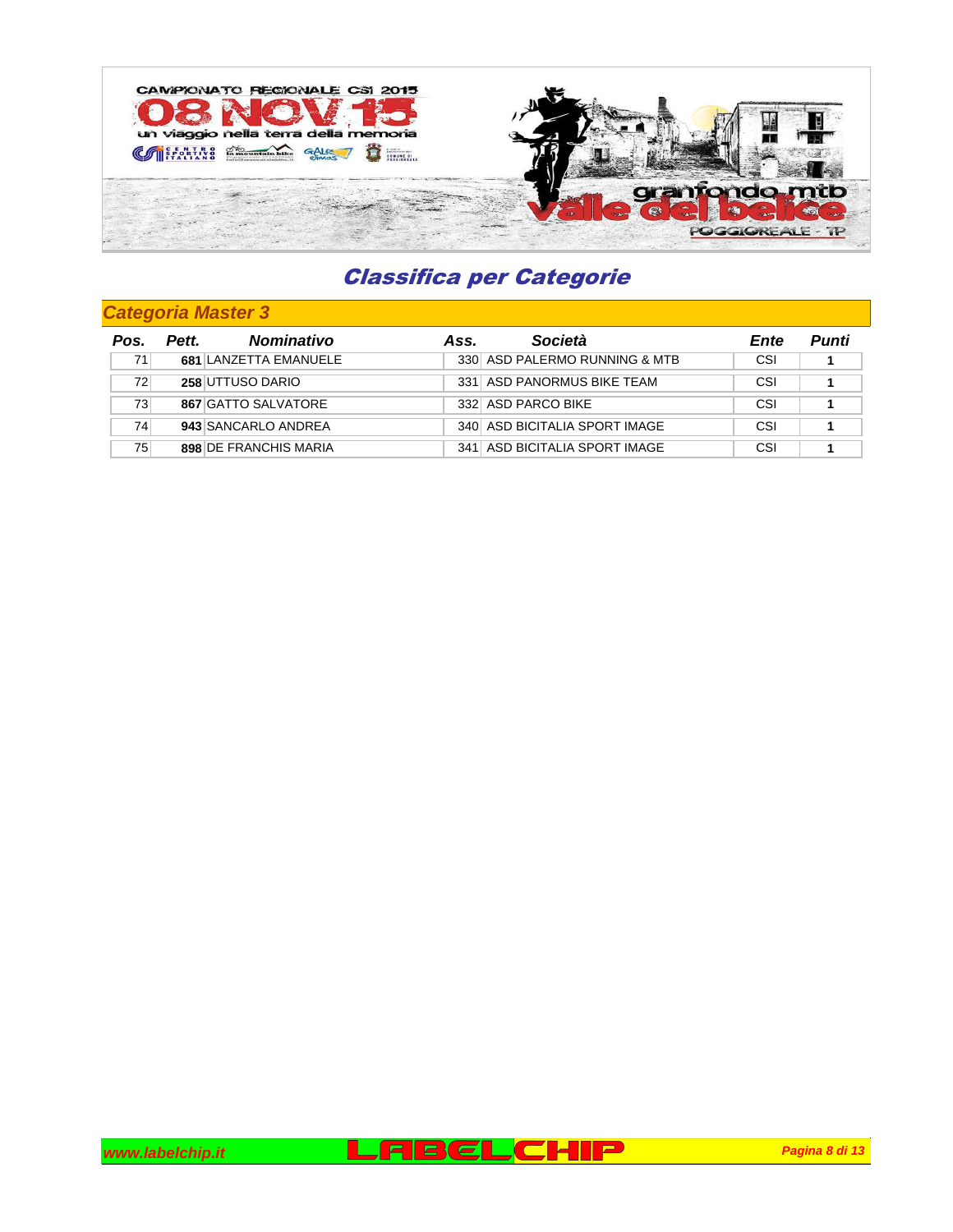

| Pos.            | Pett. | <b>Nominativo</b>              | Ass. | Società                           | Ente         | Punti          |
|-----------------|-------|--------------------------------|------|-----------------------------------|--------------|----------------|
| 1 <sup>1</sup>  |       | 433 GNOCCHI IGNAZIO            |      | 2 ASD EUROBICI RACING TEAM        | <b>CSI</b>   | 50             |
| $\overline{2}$  |       | 848 AGOSTA PIETRO              |      | 8 ASD MAIORBIKE RACING TEAM       | <b>FCI</b>   | 45             |
| 3 <sup>1</sup>  |       | 21 MESSANA VITO                |      | 12 ASD MTB ALCAMO                 | <b>CSI</b>   | 40             |
| $\vert 4 \vert$ |       | <b>141 MANTEGNA MAURIZIO</b>   |      | 40 ASD GS COSENTINO               | <b>CSI</b>   | 37             |
| 5 <sup>1</sup>  |       | 89 LO GERFO FRANCESCO          |      | 41 ASD MTB EMYR                   | <b>CSI</b>   | 34             |
| 6               |       | <b>391 PRINCIOTTA GIUSEPPE</b> |      | 42 ASD GS NAPOLI                  | <b>CSI</b>   | 31             |
| $\mathbf{7}$    |       | 115 GIUFFRIDA ROBERTO          |      | 44 ASD GRIFONE                    | CSI          | 28             |
| 8 <sup>1</sup>  |       | 713 MESSANA MARCELLO           |      | 45 ASD MTB ALCAMO                 | <b>CSI</b>   | 26             |
| 9 <sup>1</sup>  |       | 796 BARBAGALLO FRANCESCO       |      | 48 ASD CICLOAMATORI GULFI         | <b>CSAIN</b> | 24             |
| 10 <sup>1</sup> |       | 718 ACCARDI BALDASSARE         |      | 69 ASD FREE BIKE ALCAMO           | ASI          | 22             |
| 11              |       | 397 VELLA FRANCESCO            |      | 70 ASD CAMASTRA BIKE              | ACLI         | 20             |
| 12              |       | 891 MUSCARELLA GIOVANNI        |      | 79 ASD TERRASFALTO TEAM BIKE      | <b>CSI</b>   | 18             |
| 13 <sup>1</sup> |       | 6 CAMPAGNA IGNAZIO             |      | 91 ASD TERMINI BIKE               | CSI          | 16             |
| 14              |       | 914 TORTORICI MARIO            |      | 98 ASD DEDALO SAMBUCA DI SICILIA  | <b>MSP</b>   | 14             |
| 15              |       | 919 PATTI FILIPPO              |      | 106 ASD GP BIKE FAVARA            | <b>ACLI</b>  | 12             |
| 16              |       | 836 COPPOLA MARIO MASSIMO      |      | 107 ASD MTB ALCAMO                | CSI          | 10             |
| 17              |       | 961 VASSALLO ANTONINO          |      | 111 ASD BICITALIA SPORT IMAGE     | <b>CSI</b>   | 9              |
| 18              |       | 484 ARCURI ROBERTO             |      | 113 ASD GS ELEUTERO MISILMERI     | <b>CSI</b>   | 8              |
| 19              |       | 214 PERNICE NICOLA             |      | 121 ASD EXTREME RACING TEAM       | CSI          | $\overline{7}$ |
| 20 <sup>2</sup> |       | 915 GIACONE CLAUDIO            |      | 136 ASD DEDALO SAMBUCA DI SICILIA | <b>MSP</b>   | 6              |
| 21              |       | 922 AMODEO VINCENZO            |      | 137 ASD AMOBIKE                   | ASI          | 5              |
| 22              |       | 203 ORLANDO BATTISTA           |      | 138 ASD BAARIA                    | <b>CSI</b>   | 4              |
| 23              |       | 70 CHIELLO ENZO                |      | 142 ASD BAARIA                    | <b>CSI</b>   | 3              |
| 24              |       | 837 GENTILE LUIGI MARIA        |      | 148 ASD PROBIKE ERICE             | <b>FCI</b>   | $\mathbf{2}$   |
| 25              |       | 93 PUSATERI ROSARIO            |      | 150 ASD PANORMUS BIKE TEAM        | <b>CSI</b>   | $\mathbf{1}$   |
| 26              |       | 458 PERNICE GUIDO              |      | 154 ASD BICITALIA SPORT IMAGE     | CSI          | $\mathbf{1}$   |
| 27              |       | 230 CANGELOSI FRANCESCO        |      | 156 ASD PALERMO RUNNING & MTB     | <b>CSI</b>   | $\mathbf{1}$   |
| 28              |       | 904 ZANCA GAETANO              |      | 162 ASD MEMORIAL GIORGIO          | <b>ACSI</b>  | $\mathbf{1}$   |
| 29              |       | 845 MALABOTTE GASTONE ROBERTO  |      | 168 ASD DIRTY BIKE CASTELVETRANO  | ASI          | 1              |
| 30 <sup>°</sup> |       | <b>75 RAIMONDI GIUSEPPE</b>    |      | 177 ASD VICARINBIKE               | <b>CSI</b>   | 1              |
| 31              |       | 561 MARTINELLI MASSIMO         |      | 198 ASD MAIORBIKE RACING TEAM     | <b>FCI</b>   | 1              |
| 32              |       | 414 BENIGNO BENEDETTO          |      | 201 ASD EXTREME RACING TEAM       | CSI          | $\mathbf{1}$   |
| 33              |       | 216 COSTA GIUSEPPE             |      | 202 ASD EXTREME RACING TEAM       | <b>CSI</b>   | $\mathbf{1}$   |
| 34              |       | 352 DRAGOTTA SALVATORE         |      | 207 ASD PANORMUS BIKE TEAM        | <b>CSI</b>   | $\mathbf{1}$   |
| 35              |       | 883 MANCINO CARMELO            |      | 208 ASD EXTREME RACING TEAM       | <b>CSI</b>   | $\mathbf{1}$   |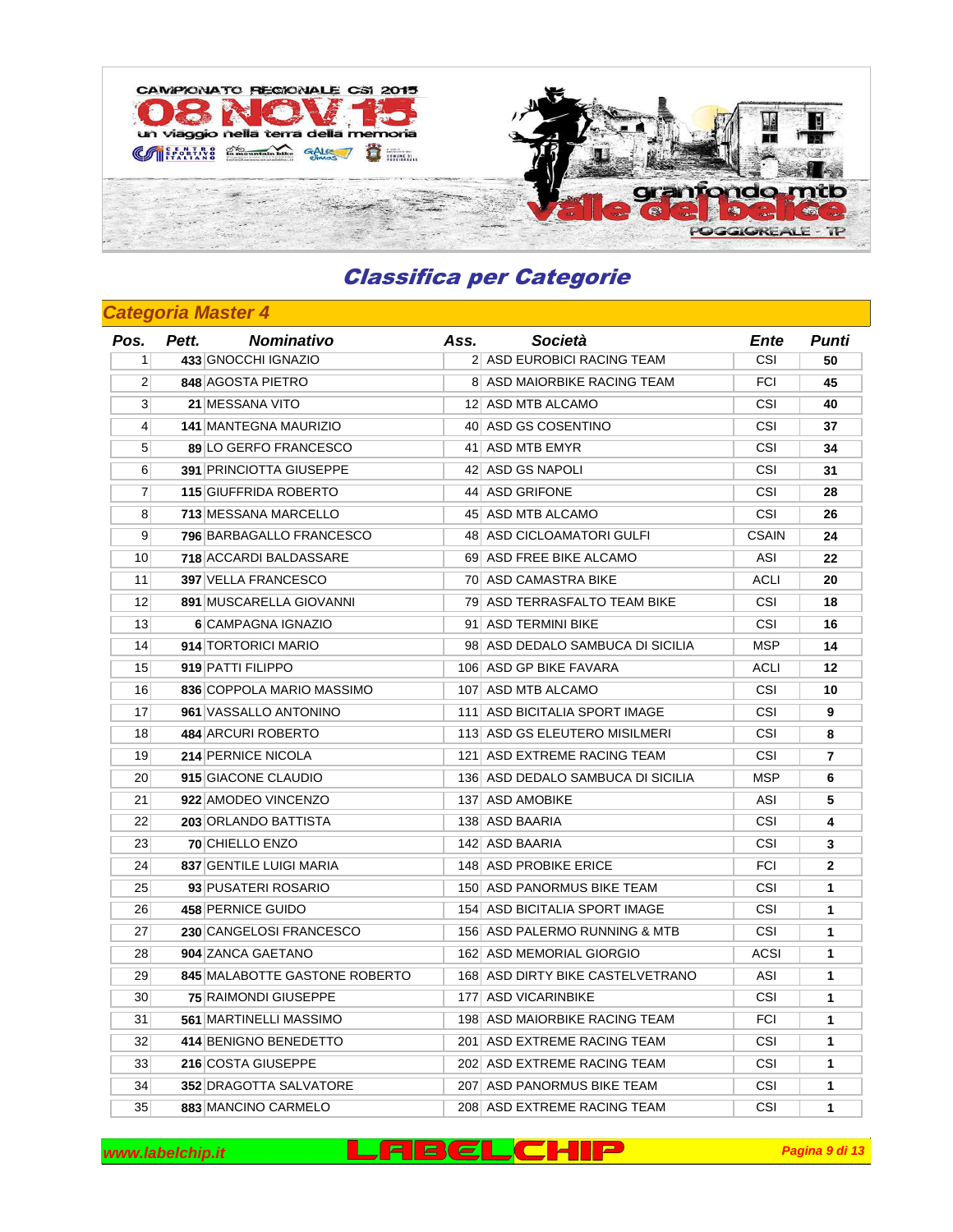

| Pos. | <b>Nominativo</b><br>Pett.      | Ass. | Società                          | Ente         | Punti        |
|------|---------------------------------|------|----------------------------------|--------------|--------------|
| 36   | 642 TERMINI VINCENZO            |      | 209 ASD TRISKELE BIKE            | ASI          | 1            |
| 37   | 892 LA ROSA MARCELLO            |      | 210 ASD GS MEDITERRANEO          | <b>CSAIN</b> | $\mathbf{1}$ |
| 38   | 243 CIVILETTI MICHELE           |      | 215 ASD PANORMUS BIKE TEAM       | <b>CSI</b>   | $\mathbf{1}$ |
| 39   | <b>184 SPATARO MARIO</b>        |      | 228 ASD EXTREME RACING TEAM      | <b>CSI</b>   | $\mathbf{1}$ |
| 40   | 820 PULINO CARMELO              |      | 229 ASD BAROCCO RUNNING RAGUSA   | UISP         | 1            |
| 41   | 965 CONTI FRANCESCO PAOLO       |      | 232 ASD GS COSENTINO             | <b>CSI</b>   | $\mathbf{1}$ |
| 42   | 253 PROVITO ALESSANDRO          |      | 242 ASD PANORMUS BIKE TEAM       | <b>CSI</b>   | $\mathbf{1}$ |
| 43   | 931 LA RUSSA ANTONIO            |      | 243 APS OLTRE TRIONA             | <b>CSI</b>   | $\mathbf{1}$ |
| 44   | 53 MARCHESE LUCIO               |      | 249 ASD GS NAPOLI                | CSI          | 1            |
| 45   | 448 PELLERITO PIETRO            |      | 250 ASD GSD FAUSTO COPPI CAPACI  | <b>CSI</b>   | $\mathbf{1}$ |
| 46   | 882 LO FASO SALVATORE           |      | 255 ASD EXTREME RACING TEAM      | CSI          | $\mathbf{1}$ |
| 47   | <b>518 LEONE GIUSEPPE MAURO</b> |      | 257 ASD GS MEDITERRANEO          | <b>CSAIN</b> | $\mathbf{1}$ |
| 48   | 501 TRAPANI FRANCESCO PAOLO     |      | 258 ASD GS MEDITERRANEO          | <b>CSAIN</b> | $\mathbf{1}$ |
| 49   | 963 SAITTA FABRIZIO             |      | 260 ASD SPORTACTION              | <b>ACSI</b>  | $\mathbf{1}$ |
| 50   | 865 ACCARDI BALDASSARE          |      | 266 ASD MTB ALCAMO               | <b>CSI</b>   | $\mathbf{1}$ |
| 51   | 953 GIANQUINTO IGNAZIO          |      | 267 ASD PANTELLERIA OUTDOOR      | ASI          | 1            |
| 52   | 441 LA BARBERA GIUSTO           |      | 269 ASD GS ELEUTERO MISILMERI    | <b>CSI</b>   | $\mathbf{1}$ |
| 53   | 854 NICODEMO CALOGERO           |      | 273 ASD CAMASTRA BIKE            | ACLI         | $\mathbf{1}$ |
| 54   | 467 DI PIAZZA ALBERTO           |      | 275 ASD PANORMUS BIKE TEAM       | CSI          | $\mathbf{1}$ |
| 55   | 905 ANTONA VINCENZO             |      | 279 ASD UISP                     | UISP         | 1            |
| 56   | <b>154 MAZZONE MARIO</b>        |      | 281 ASD EXTREME RACING TEAM      | <b>CSI</b>   | $\mathbf{1}$ |
| 57   | 59 AIELLO ANDREA                |      | 282 ASD BAARIA                   | CSI          | $\mathbf{1}$ |
| 58   | 260 BUFFA FRANCESCO PAOLO       |      | 285 ASD PANORMUS BIKE TEAM       | <b>CSI</b>   | $\mathbf{1}$ |
| 59   | 422 MINEO GASPARE               |      | 295 ASD GS ELEUTERO MISILMERI    | <b>CSI</b>   | $\mathbf{1}$ |
| 60   | 405 MANCUSO ANTONINO            |      | 304 ASD BAARIA                   | CSI          | $\mathbf{1}$ |
| 61   | 924 ANDO' ENRICO                |      | 306 ASD UISP                     | UISP         | $\mathbf{1}$ |
| 62   | 928 DE SANTIS MARCO             |      | 310 ASD GS ELEUTERO MISILMERI    | <b>CSI</b>   | $\mathbf{1}$ |
| 63   | 775 BADALUCCO ROSARIO           |      | 311 ASD PANORMUS BIKE TEAM       | CSI          | $\mathbf{1}$ |
| 64   | <b>34 LA BARBERA ENZO</b>       |      | 326 ASD GS ELEUTERO MISILMERI    | <b>CSI</b>   | $\mathbf{1}$ |
| 65   | 844 GINO LORENZO                |      | 337 ASD DIRTY BIKE CASTELVETRANO | ASI          | 1            |
| 66   | 170 GAMBINO GIOVANNI            |      | 346 ASD GS COSENTINO             | <b>CSI</b>   | 1            |
| 67   | 819 CRISCIONE EMANUELE          |      | 348 ASD BAROCCO RUNNING RAGUSA   | UISP         | 1            |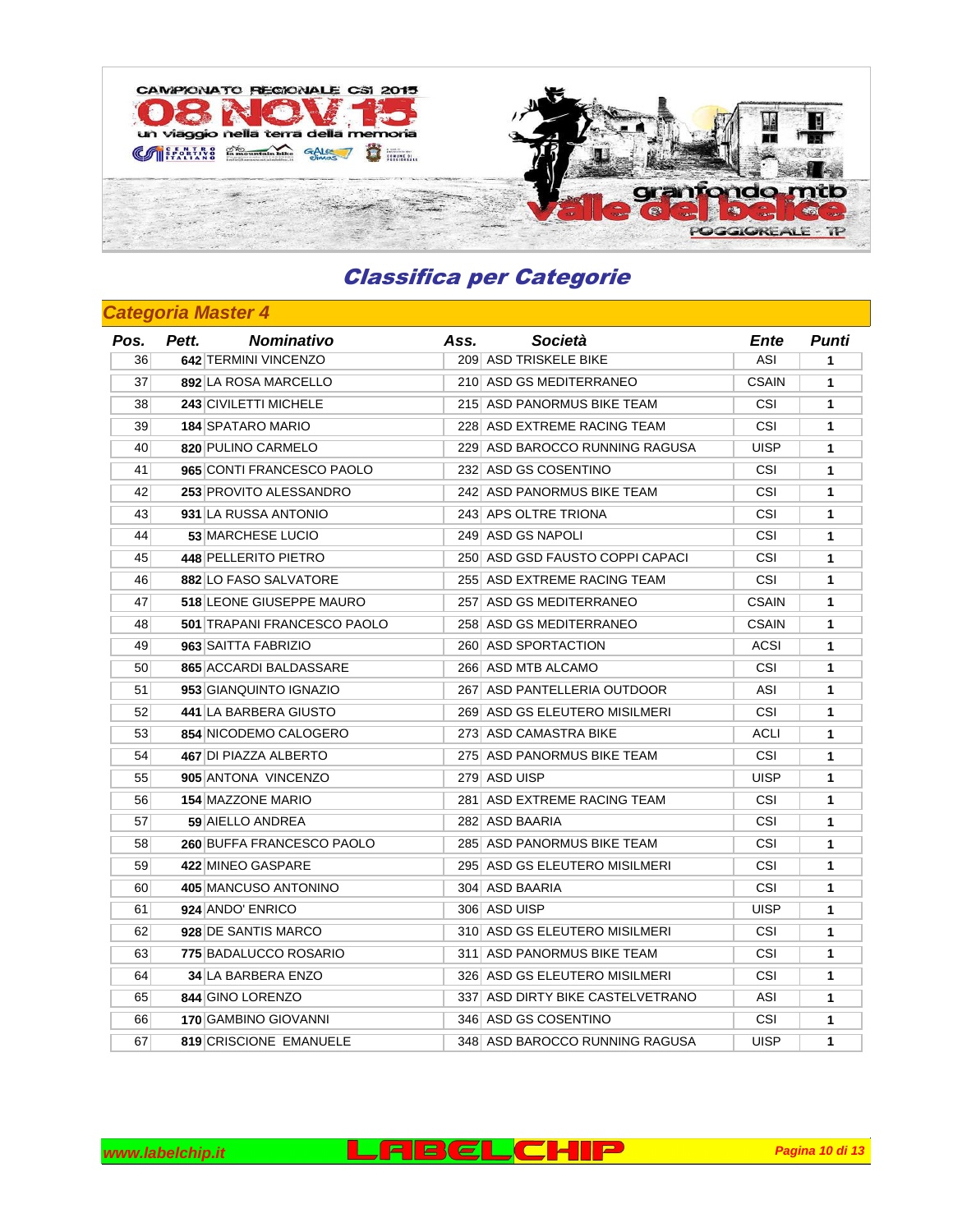

### **Categoria Master 5**

| Pos.             | <b>Nominativo</b><br>Pett.   | Ass. | Società                        | Ente        | Punti          |
|------------------|------------------------------|------|--------------------------------|-------------|----------------|
| 1 <sup>1</sup>   | 307 MORREALE ELIO            |      | 26 ASD TERMINI BIKE            | <b>CSI</b>  | 50             |
| 2 <sup>1</sup>   | 598 PACE GIUSEPPE            |      | 32 ASD MAIORBIKE RACING TEAM   | <b>FCI</b>  | 45             |
| 3 <sup>1</sup>   | 321 BUTERA ROBERTO PAOLO     |      | 39 ASD POL. AGATOCLE SCIACCA   | <b>CSI</b>  | 40             |
| $\left 4\right $ | 32 GIAMPORCARO FRANCESCO     |      | 49 ASD GS ELEUTERO MISILMERI   | CSI         | 37             |
| 5 <sup>5</sup>   | 833 GIARAMITA ANDREA         |      | 52 ASD AMANETTA TEAM           | <b>FCI</b>  | 34             |
| $6 \mid$         | 946 LICARI GIUSEPPE          |      | 63 ASD MAIORBIKE RACING TEAM   | <b>FCI</b>  | 31             |
| $\overline{7}$   | 194 CHIELLO GIOVANNI         |      | 64 ASD BAARIA                  | CSI         | 28             |
| 8                | 28 CLEMENTE SALVATORE        |      | 75 ASD GS ELEUTERO MISILMERI   | CSI         | 26             |
| 9 <sup>1</sup>   | 651 ADAMO ROSARIO            |      | 77 ASD BIKE FOR FUN            | ASI         | 24             |
| 10 <sup>1</sup>  | 346 ALIOTTA ROSARIO          |      | 100 ASD GS NAPOLI              | CSI         | 22             |
| 11               | 255 SABELLA GIOVANNI         |      | 102 ASD PANORMUS BIKE TEAM     | <b>CSI</b>  | 20             |
| 12               | 462 MINARDA SALVATORE        |      | 118 ASD GS ELEUTERO MISILMERI  | CSI         | 18             |
| 13               | 206 D'AMICO ANTONINO         |      | 119 ASD GS ELEUTERO MISILMERI  | CSI         | 16             |
| 14               | 948 TALAMO FRANCESCO         |      | 120 ASD BICITALIA SPORT IMAGE  | CSI         | 14             |
| 15               | 183 QUARTARARO ANTONINO      |      | 130 ASD EXTREME RACING TEAM    | <b>CSI</b>  | 12             |
| 16               | 302 SILVIA GREGORIO          |      | 131 ASD GS ELEUTERO MISILMERI  | CSI         | 10             |
| 17               | 281 CUSUMANO DOMENICO        |      | 146 ASD MTB ALCAMO             | CSI         | 9              |
| 18               | 82 BORGESE GIUSEPPE          |      | 149 ASD MTB EMYR               | <b>CSI</b>  | 8              |
| 19 <sup>°</sup>  | 936 LISI VINCENZO            |      | 151 ASD PALERMO CYCLING        | <b>ACSI</b> | $\overline{7}$ |
| 20 <sup>2</sup>  | 256 SORTINO BRUNO            |      | 163 ASD PANORMUS BIKE TEAM     | CSI         | 6              |
| 21               | 409 MODICA GIUSEPPE          |      | 171 ASD PANORMUS BIKE TEAM     | <b>CSI</b>  | 5              |
| 22               | 725 LO BUE GIUSEPPE          |      | 176 ASD PANORMUS BIKE TEAM     | <b>CSI</b>  | 4              |
| 23               | 225 TICALI SALVATORE         |      | 196 ASD BAARIA                 | <b>CSI</b>  | 3              |
| 24               | 956 LUPPINO NICOLÒ           |      | 197 ASD GSD DREPANON BIKE      | <b>UISP</b> | 2              |
| 25               | 559 VELLA FRANCESCO          |      | 200 ASD CAMASTRA BIKE          | <b>ACLI</b> | 1              |
| 26               | 261 FALCONE ALESSANDRO       |      | 218 ASD PANORMUS BIKE TEAM     | CSI         | $\mathbf{1}$   |
| 27               | 908 NICOLOSI GIOACCHINO      |      | 219 ASD CONCA D'ORO BIKE CLUB  | <b>CSI</b>  | $\mathbf{1}$   |
| 28               | 510 MORREALE PAOLO           |      | 220 ASD AIRONE                 | ASI         | $\mathbf{1}$   |
| 29               | 432 CERVELLO GASPARE         |      | 221 ASD BAARIA                 | CSI         | 1              |
| 30 <sup>°</sup>  | <b>804 DI MARIA GIUSEPPE</b> |      | 230 ASD BIKE TEAM MUSSOMELI    | ACLI        | 1              |
| 31               | 909 ROTOLO GAETANO           |      | 251 ASD MAIORBIKE RACING TEAM  | Altro       | 1              |
| 32               | 336 RAPISARDA AURELIO        |      | 254 ASD GLI AMICI DELLA BICI   | CSI         | $\mathbf{1}$   |
| 33               | 910 NOLFO ROBERTO            |      | 256 ASD MAIORBIKE RACING TEAM  | Altro       | $\mathbf{1}$   |
| 34               | 816 SPATOLA ANTONINO         |      | 259 ASD BAROCCO RUNNING RAGUSA | <b>UISP</b> | $\mathbf{1}$   |
| 35               | 674 PIZZOLATO FRANCESCO      |      | 274 ASD MTB ICANIRANDAGI       | ACLI        | 1              |

**www.labelchip.it Pagina 11 di 13 Pagina 11 di 13**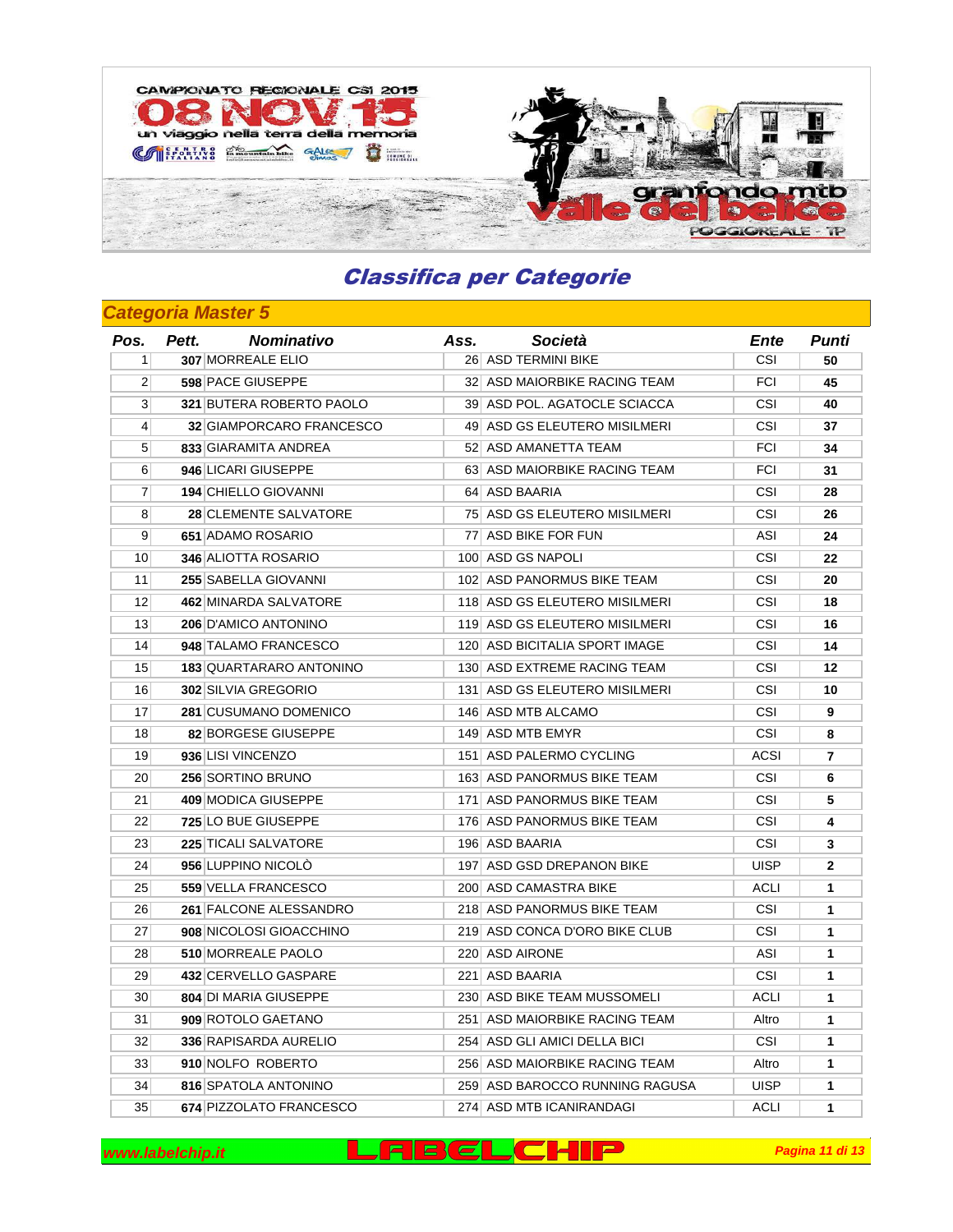

### **Categoria Master 5**

| Pos. | <b>Nominativo</b><br>Pett.   | Ass. | Società                          | Ente         | Punti |
|------|------------------------------|------|----------------------------------|--------------|-------|
| 36   | 902 DE LUCA GIOVANNI         |      | 284 ASD NOW TEAM                 | Altro        |       |
| 37   | 296 SCRO' TOMMASO            |      | 291 ASD EXTREME RACING TEAM      | <b>CSI</b>   | 1     |
| 38   | 950 AMMIRATA ALDO            |      | 292 ASD GS MEDITERRANEO          | <b>CSAIN</b> | 1     |
| 39   | 479 PATTI FRANCESCO          |      | 297 ASD PALERMO RUNNING & MTB    | CSI          | 1     |
| 40   | 877 FIUMEFREDDO FARO         |      | 299 ASD BAARIA                   | <b>CSI</b>   | 1     |
| 41   | 958 TERESA PIETRO            |      | 302 ASD GSD DREPANON BIKE        | <b>UISP</b>  | 1     |
| 42   | 873 RIZZO ANTONIO            | 307  | <b>NPL</b>                       | Altro        | 1     |
| 43   | 880 CANGIALOSI GIUSEPPE      |      | 308 ASD EXTREME RACING TEAM      | CSI          | 1     |
| 44   | 342 LO PRESTI ANTONINO       |      | 314 ASD GSD FAUSTO COPPI CAPACI  | CSI          | 1     |
| 45   | 251 MESSINA FRANCESCO PAOLO  |      | 315 ASD PANORMUS BIKE TEAM       | CSI          | 1     |
| 46   | <b>843 TILOTTA MELCHIORE</b> |      | 316 ASD DIRTY BIKE CASTELVETRANO | ASI          | 1     |
| 47   | 480 MUSCO MARCELLO           |      | 318 ASD PALERMO RUNNING & MTB    | CSI          | 1     |
| 48   | 524 CIAMBRA IGNAZIO          |      | 333 ASD GS MEDITERRANEO          | <b>CSAIN</b> | 1     |
| 49   | 291 FIORENTINO GIUSEPPE      |      | 344 ASD MONTE CATALFANO          | CSI          | 1     |
| 50   | 917 CHIAMONE FRANCESCO       |      | 347 ASD MEMORIAL GIORGIO         | ACSI         | 1     |

| Pos.            | <b>Nominativo</b><br>Pett.  | Ass. | Società                                 | Ente       | Punti |
|-----------------|-----------------------------|------|-----------------------------------------|------------|-------|
|                 | 838 ARCARA VINCENZO         |      | 101 ASD TERMINI BIKE                    | CSI        | 50    |
| $\overline{2}$  | 237 MINEO PIERO             |      | 104 ASD PALERMO RUNNING & MTB           | <b>CSI</b> | 45    |
| 3 <sup>1</sup>  | 778 TALIA GAETANO           |      | 152 ASD PANORMUS BIKE TEAM              | <b>CSI</b> | 40    |
| $\vert 4 \vert$ | <b>11 CAVOLI VINCENZO</b>   |      | 173 ASD CONCA D'ORO BIKE CLUB           | CSI        | 37    |
| 5 <sup>1</sup>  | 35 LA ROSA ALFONSO          |      | 175 ASD GS ELEUTERO MISILMERI           | <b>CSI</b> | 34    |
| 6 <sup>1</sup>  | <b>340 TORRES MARIO</b>     |      | 182 ASD GSD FAUSTO COPPI CAPACI         | CSI        | 31    |
|                 | 839 LA MARTINA DARIO        |      | 203 ASD BICI E NATURA S. STEFANO DI CAM | <b>FCI</b> | 28    |
| 8 <sup>1</sup>  | <b>30 COSENZA PIETRO</b>    |      | 224 ASD GS ELEUTERO MISILMERI           | <b>CSI</b> | 26    |
| 9 <sup>1</sup>  | 955 ANCORA MAURIZIO         |      | 226 ASD PANORMUS BIKE TEAM              | <b>CSI</b> | 24    |
| 10 <sup>1</sup> | 879 LIPARI ANTONINO         |      | 231 ASD BICI & AVVENTURA                | CSI        | 22    |
| 11              | <b>119 MESSINA GIOVANNI</b> |      | 236 ASD GRIFONE                         | CSI        | 20    |
| 12              | 427 TRANCHINA GIUSEPPE      |      | 239 ASD BICITALIA SPORT IMAGE           | <b>CSI</b> | 18    |
| 13              | 202 MINEO GIUSEPPE          |      | 305 ASD BAARIA                          | CSI        | 16    |
| 14              | 436 BADALUCCO GIUSEPPE      |      | 334 ASD PALERMO RUNNING & MTB           | <b>CSI</b> | 14    |